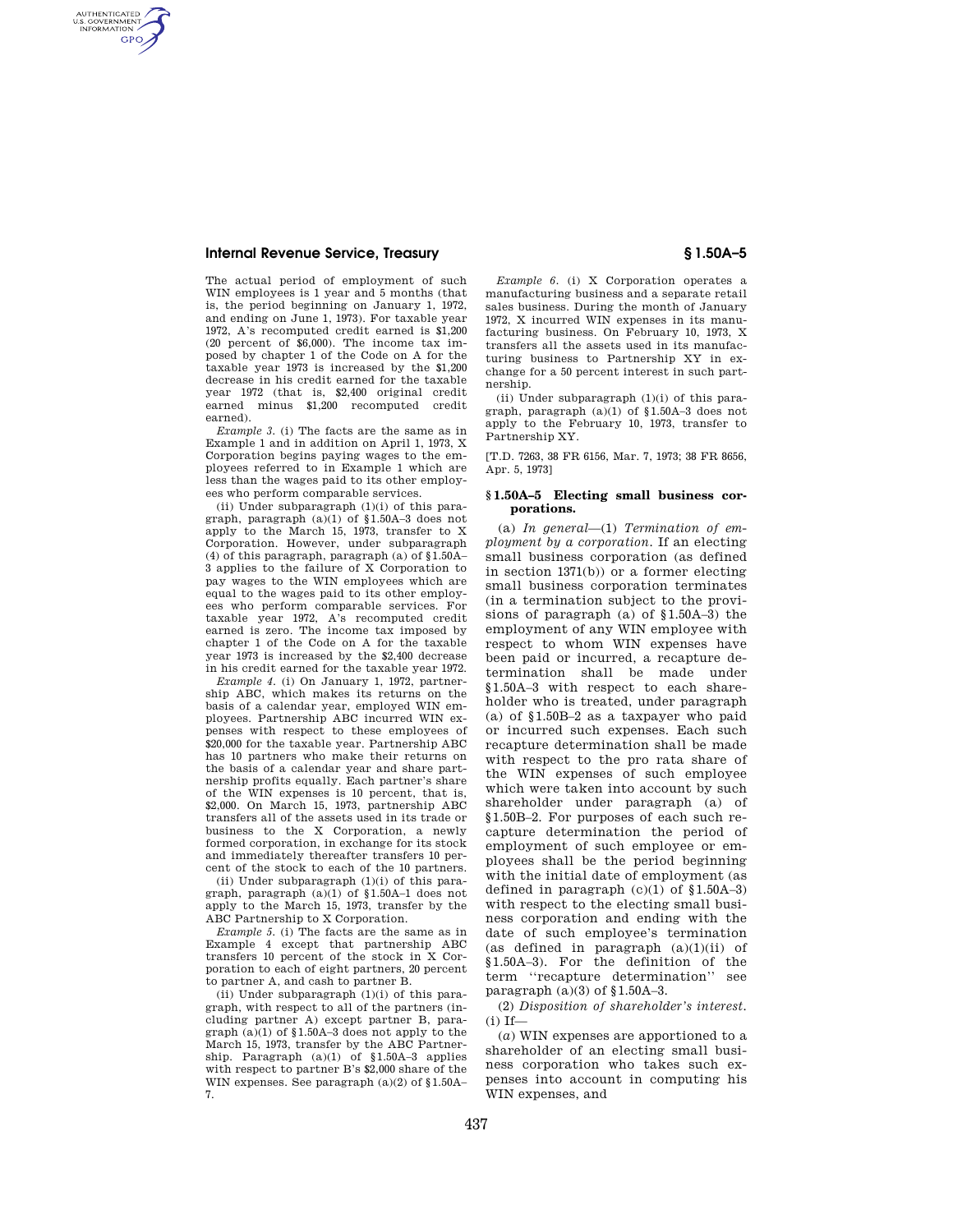(*b*) After the end of the shareholder's taxable year in which such apportionment was taken into account and before the close of the period to which paragraph  $(a)(1)$  of  $$1.50A-3$  applies with respect to the employee to which such WIN expenses relate, such shareholder's proportionate stock interest in such corporation is reduced (for example, by a sale or redemption, or by the issuance of additional shares) below the percentage specified in subdivision (ii) of this subparagraph,

then, on the date of such reduction the employment of such employee shall be deemed terminated with respect to such shareholder to the extent of the actual reduction in such shareholder's proportionate stock interest. (For example, if \$100 of WIN expenses were apportioned to a shareholder and if his proportionate stock interest is reduced from 60 percent to 30 percent (that is, 50 percent of his original interest), then the employment of the employee to which such WIN expenses relate shall be deemed terminated as to that shareholder to the extent of \$50.) Accordingly, a recapture determination shall be made with respect to such shareholder. For purposes of such recapture determination the period of employment of any employee or employees with respect to whom WIN expenses were paid or incurred shall be the period beginning with the initial date of employment (as defined in paragraph  $(c)(1)$  of  $$1.50A-3$ ) with respect to the electing small business corporation and ending with the date on which such reduction occurs.

(ii) The percentage referred to in subdivision (i)(*b*) of this subparagraph is 662⁄3 percent of the shareholder's proportionate stock interest in the corporation on the date of the apportionment under paragraph (a) of §1.50B–2. However, once employment of an employee has been treated under this subparagraph as having terminated with respect to the shareholder to any extent, the percentage referred to shall be 331⁄3 percent of the shareholder's proportionate stock interest in the corporation on the date of apportionment under paragraph (a) of §1.50B–2.

(iii) In determining a shareholder's proportionate stock interest in a former electing small business corpora-

# **§ 1.50A–5 26 CFR Ch. I (4–1–09 Edition)**

tion for purposes of this subparagraph, the shareholder shall be considered to own stock in such corporation which he owns directly or indirectly (through ownership in other entities provided such other entities' bases in such stock are determined in whole or in part by reference to the basis of such stock in the hands of the shareholder). For example, if A, who owns all of the 100 shares of the outstanding stock of corporation X, a corporation which was formerly an electing small business corporation, transfers on November 1, 1973, 70 shares of X stock to corporation Y in exchange for 90 percent of the stock of Y in a transaction to which section 351 applies, then, for purposes of subdivision (i) of this subparagraph, A shall be considered to own 93 percent of the stock of X, 30 percent directly and 63 percent indirectly (*i.e.*, 90 percent of 70). Any taxpayer who seeks to establish his interest in the stock of a former electing small business corporation under the rule of this subdivision shall maintain adequate records to demonstrate his indirect interest in the corporation after any such transfer or transfers.

(3) *Computation of the first 12 months of employment.* The period described in paragraph  $(a)(1)$  of  $$1.50A-3$  shall not be affected by a change in the shareholders in such corporation and shall not be affected by a reduction in any shareholder's proportionate stock interest in such corporation (for example, by a sale or redemption or by the issuance of additional shares). Thus, the first 12 months of employment (whether or not consecutive) of any WIN employee shall be the same with respect to any shareholder who is allowed a credit under section 40 for salaries and wages paid or incurred for services rendered by such employee. Also, such first 12 months of employment and the period described in section 50B(c)(4) with respect to any WIN employee shall not be deemed to begin again in the case of a corporation making a valid election under section 1372.

(b) *Election of a small business corporation under section 1372*—(1) *General rule.*  If a corporation makes a valid election under section 1372 to be an electing small business corporation (as defined in section 1371(b)), then on the last day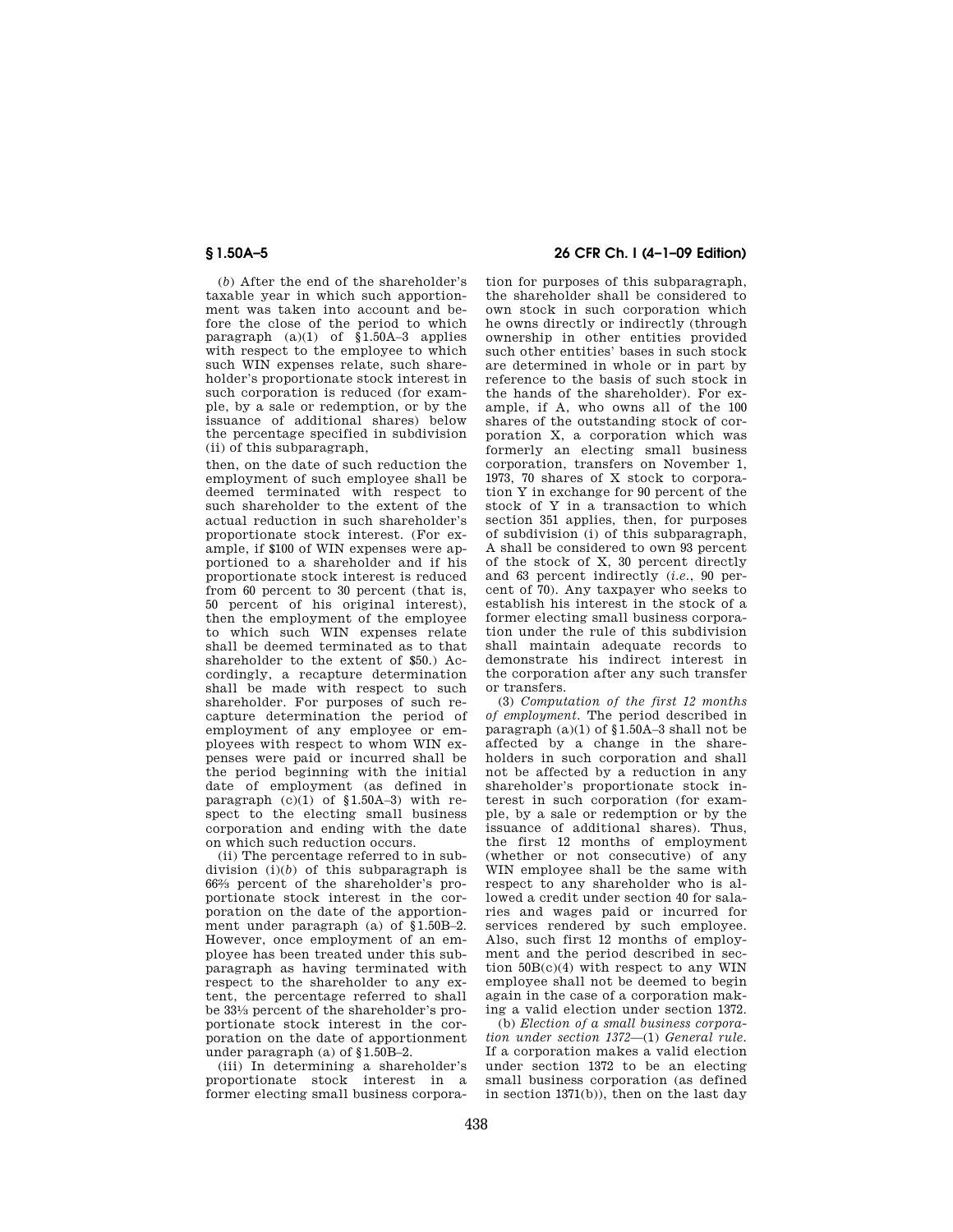#### **Internal Revenue Service, Treasury § 1.50A–5**

of the first taxable year immediately preceding the taxable year for which such election is effective, the employment of any WIN employees whose initial date of employment (as defined in paragraph (c)(1) of §1.50A–3) occurred in taxable years prior to the first taxable year for which the election is effective (and whose employment has not been terminated prior to such last day) shall be considered as having been terminated on such last day with respect to the WIN expenses paid or incurred by such corporation and §1.50A–3 shall apply to such corporation. However, if the corporation and each of the persons who are shareholders of the corporation on the first day of the first taxable year for which the election under section 1372 is to be effective, or on the date of such election, whichever is later, execute the agreement specified in subparagraph (2) of this paragraph, §1.50A–3 shall not apply with respect to any such WIN expenses by reason of the election by the corporation under section 1372.

(2) *Agreement of shareholders and corporation.* (i) The agreement referred to in subparagraph (1) of this paragraph shall be signed by the shareholders and by the corporation. The agreement shall recite that:

(*a*) In the event the employment of any WIN employee described in subparagraph (1) of this paragraph is later terminated (in a termination subject to the rules contained in paragraph (a) of §1.50A–3) during a taxable year of the corporation for which the election under section 1372 is effective, each signer agrees to notify the district director or the director of the Internal Revenue service center of such termination, and agrees to be jointly and severally liable to pay to the district director or the director of the Internal Revenue service center an amount equal to the increase in tax which would have been imposed by §1.50A–3 on the corporation but for the agreement under this paragraph.

(*b*) In the event any WIN employee described in subparagraph (1) of this paragraph is paid wages (as defined in section 50B(b) and paragraph (b) of §1.50B–1) by such electing corporation, which are less than the wages paid to other employees of such electing cor-

poration who perform comparable services (as defined in paragraph  $(a)(2)(ii)$ of §1.50A–3), during a taxable year of the corporation for which the election under section 1372 is effective, each signer agrees to notify the district director or the director of the Internal Revenue service center of such failure to pay equal wages for comparable services, and agrees to be jointly and severally liable to pay to the district director or the director of the Internal Revenue service center an amount equal to the increase in tax which would have been imposed by §1.50A–3 on the corporation as a result of such failure but for the election under section 1372.

For purposes of computing the period described in paragraph  $(a)(1)$  of  $§1.50A-$ 3, the period of employment by the corporation before the election under section 1372 shall be added to the period of employment by the electing small business corporation after such election.

(ii) The agreement shall set forth the name, address, and taxpayer account number of each party and the internal revenue district or service center in which each such party files his or its income tax return for the taxable year which includes the last day of the corporation's taxable year immediately preceding the first taxable year for which the election under section 1372 is effective. The agreement may be signed on behalf of the corporation by any person who is duly authorized. The agreement shall be filed with the district director or the director of the Internal Revenue service center with whom the corporation files its income tax return for its taxable year immediately preceding the first taxable year for which the election under section 1372 is effective and shall be filed on or before the due date (including extensions of time) of such return. For purposes of the preceding sentence, the district director or the director of the Internal Revenue service center may, if good cause is shown, permit the agreement to be filed on a later date.

(c) *Examples.* This section may be illustrated by the following examples:

*Example 1.* (i) X Corporation, an electing small business corporation which makes its returns on the basis of the calendar year,